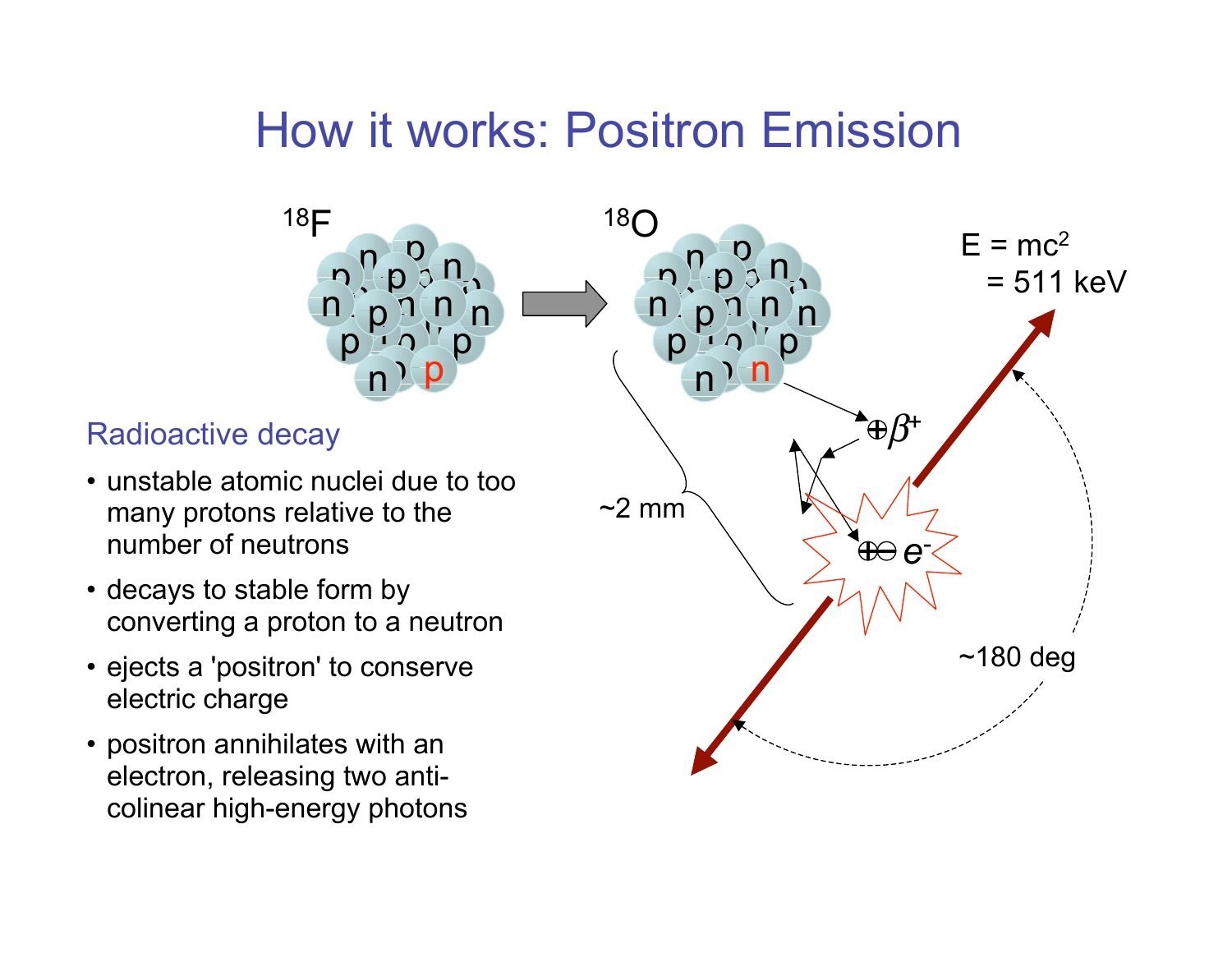# Types of Photons

- X-ray photons
- gamma (γ) ray photons (Greek letters for radiation from nuclear decay processes)
- annihilation photons

all can have the same energy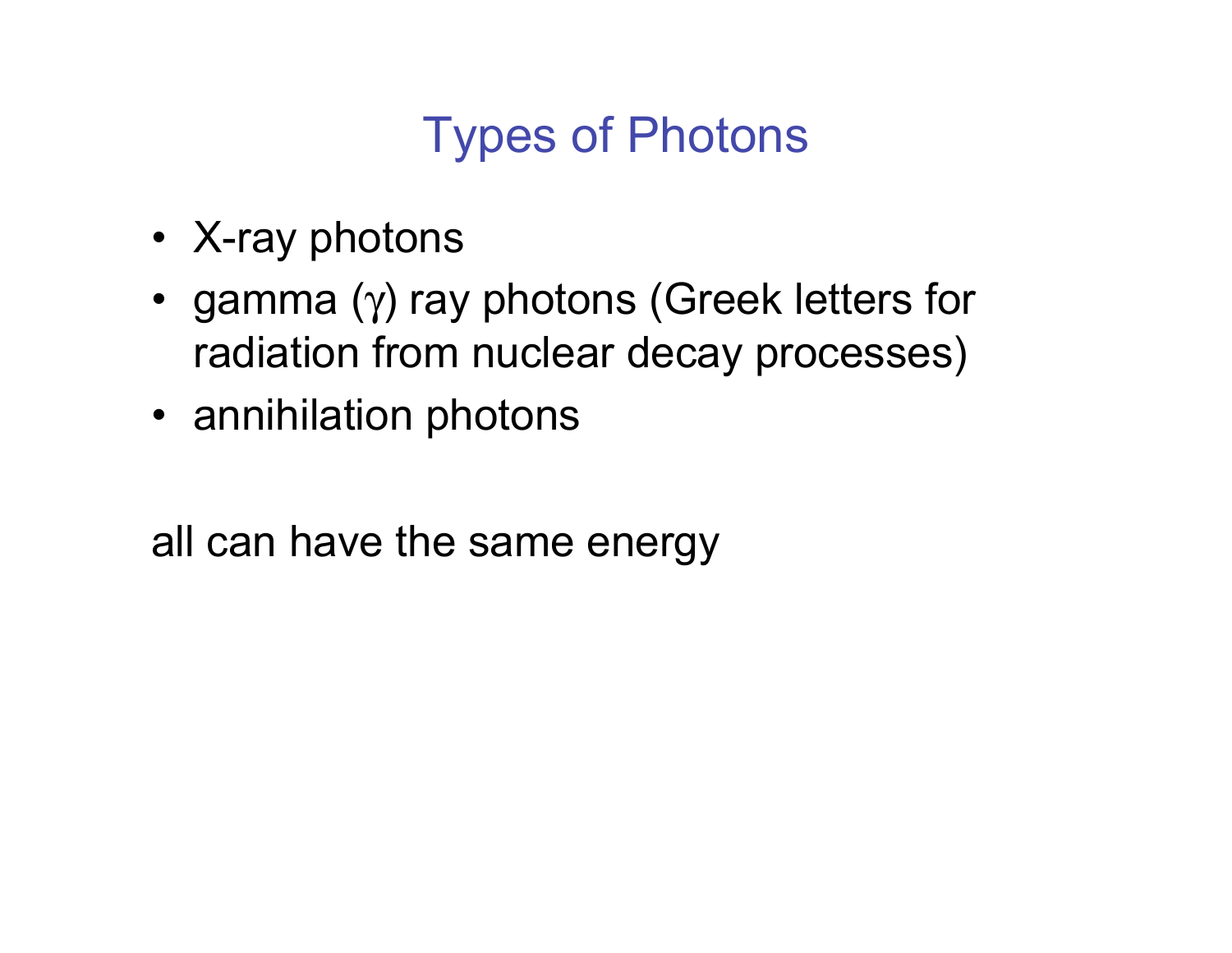#### Molecular Imaging: Glu Metabolism

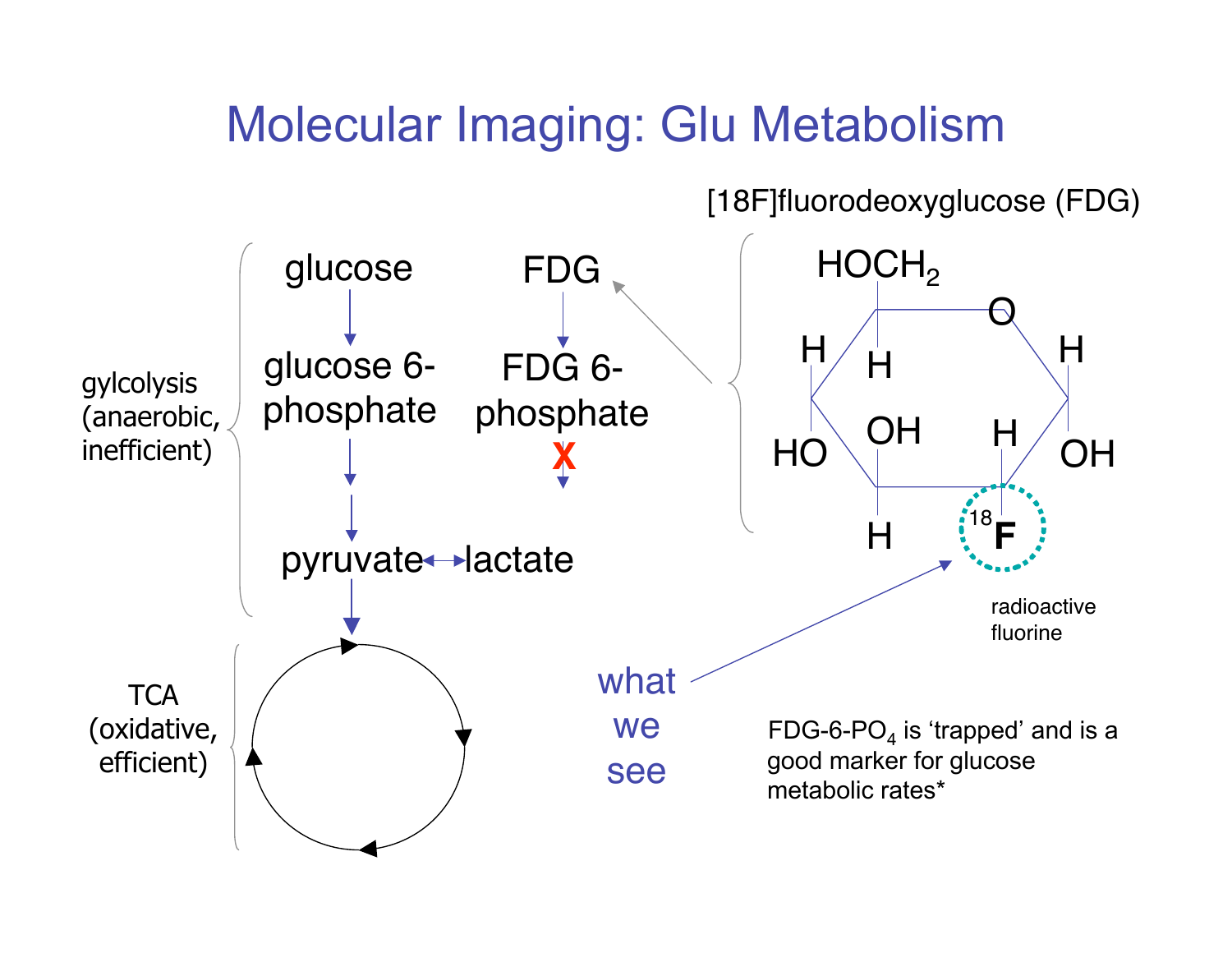#### How it works: Scintillation

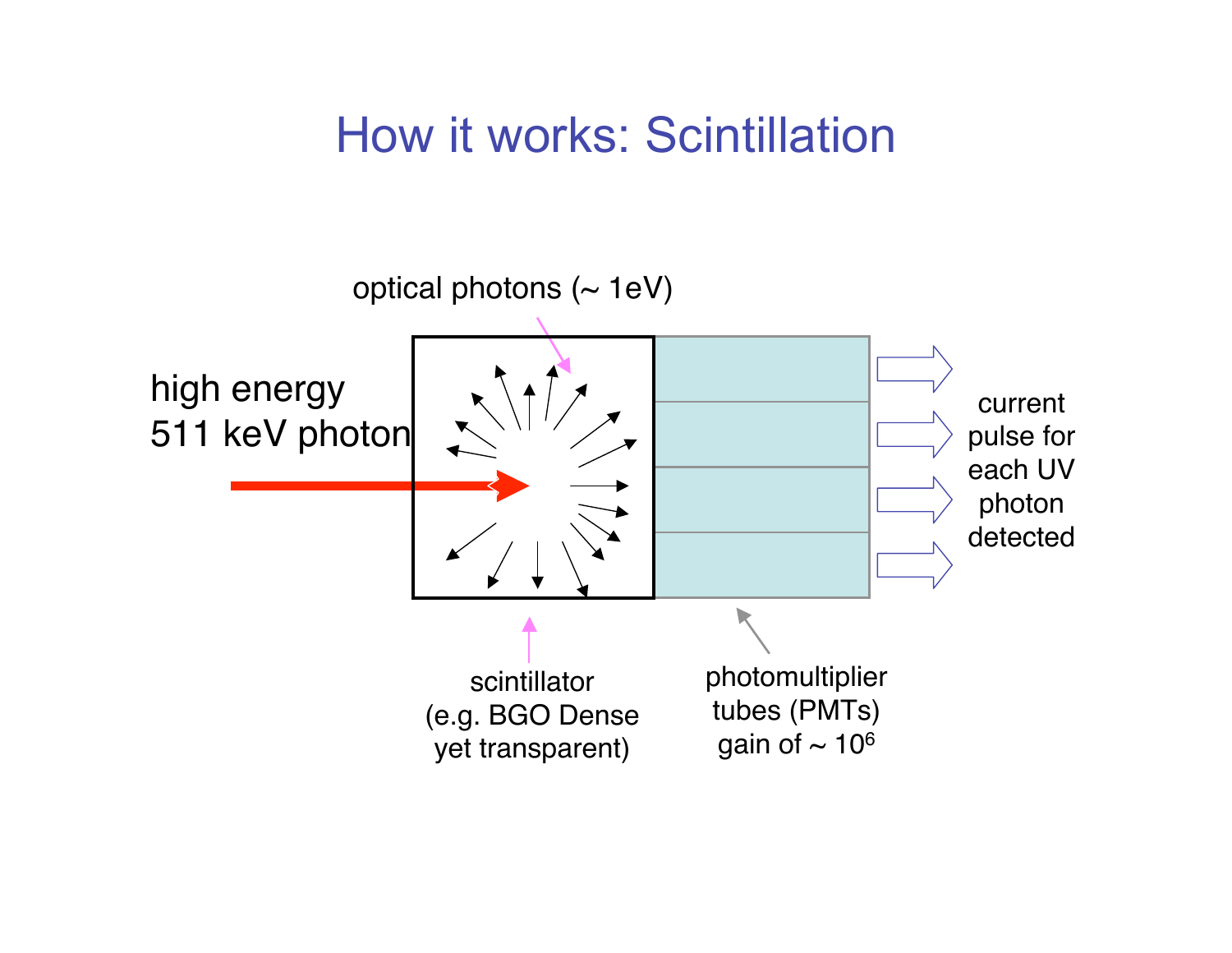#### Scintillators used in PET Scanners

| <b>Materi</b><br>al | Cost                            | <i>Effective</i> number<br>of scintillation<br>photons $@$ 511<br>keV determines<br>energy and spatial<br>resolution | <b>Effective</b><br><b>Density</b><br>determines<br>scanner<br>sensitivity | <b>Decay</b><br>time (µs)<br>determine<br>S<br>deadtime<br>and<br>randoms | <b>Comments</b>        |
|---------------------|---------------------------------|----------------------------------------------------------------------------------------------------------------------|----------------------------------------------------------------------------|---------------------------------------------------------------------------|------------------------|
| Nal(TI)             | cheap<br>(relativel)<br>y)      | highest                                                                                                              | lowest                                                                     | long                                                                      | <b>Hygroscop</b><br>ic |
| <b>BGO</b>          | expensiv<br>e                   | lowest                                                                                                               | highest                                                                    | long                                                                      | workhorse              |
| <b>LSO</b>          | more<br>expensiv<br>e           | high                                                                                                                 | high                                                                       | very<br>short                                                             | new<br>technology      |
| GSO                 | more<br>expensiv<br>$\mathbf e$ | very high                                                                                                            | somewhat<br>lower than<br><b>LSO</b>                                       | very<br>short                                                             | new<br>technology      |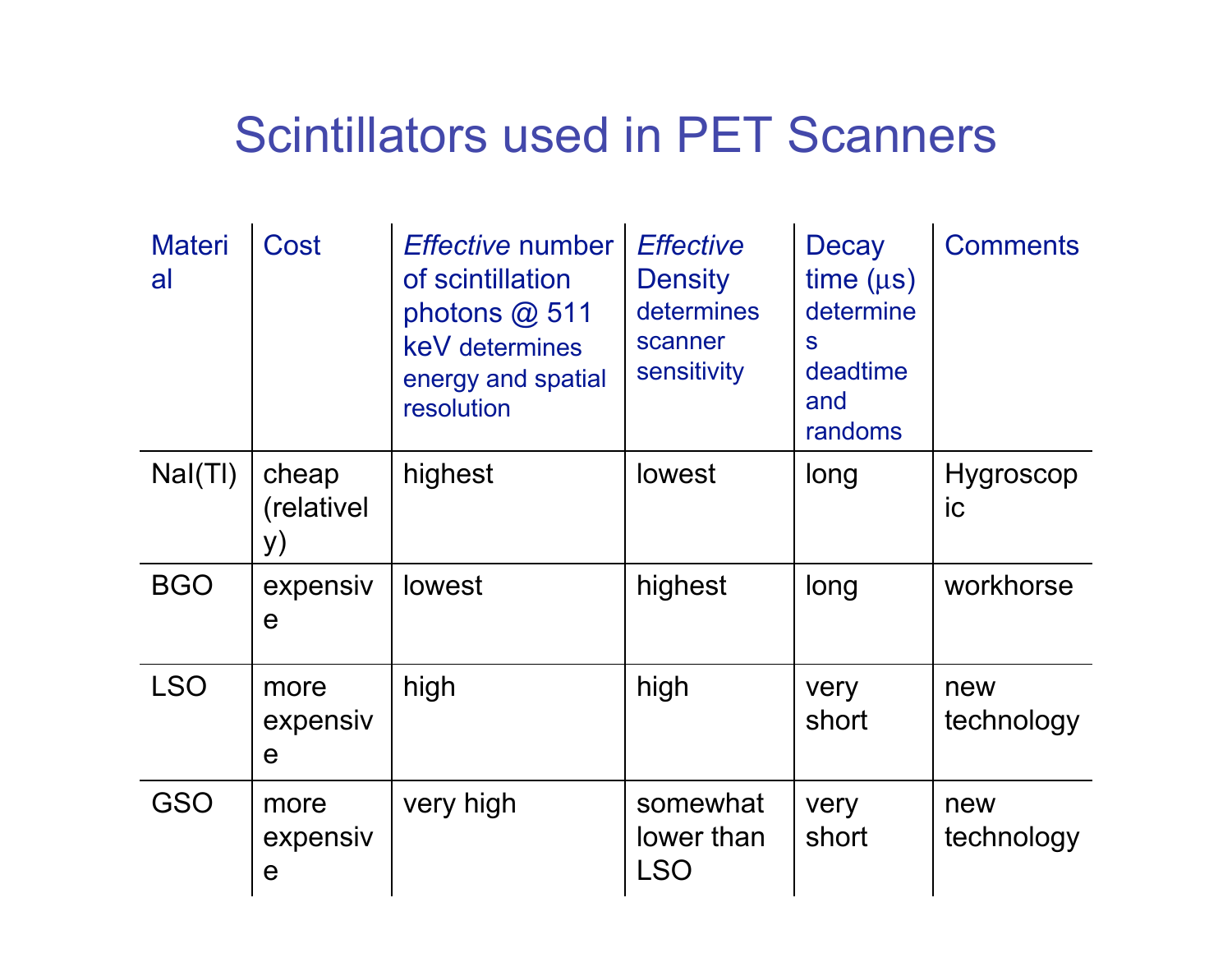#### How it works: Timing coincidence

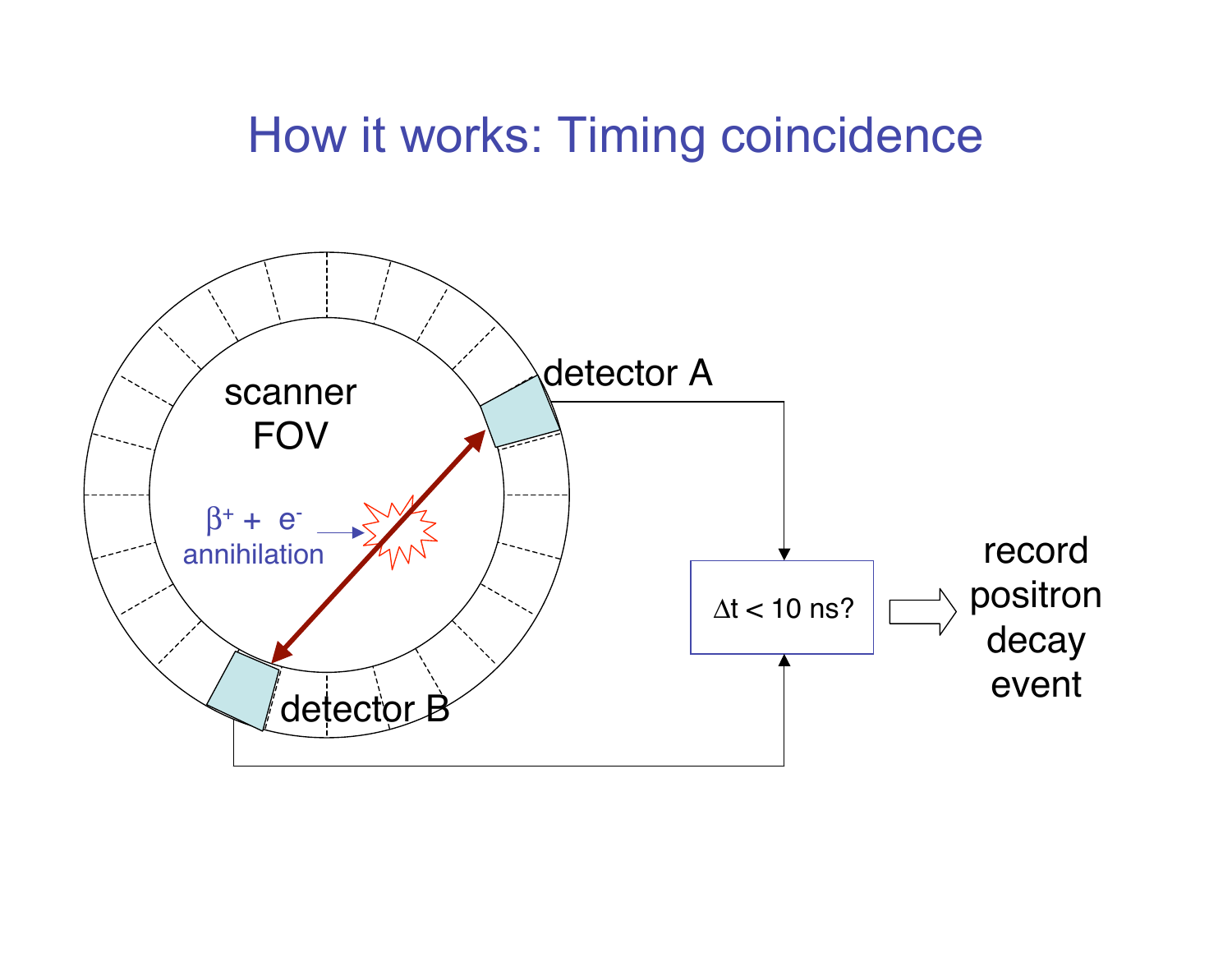# Typical PET Scanner Detector Ring

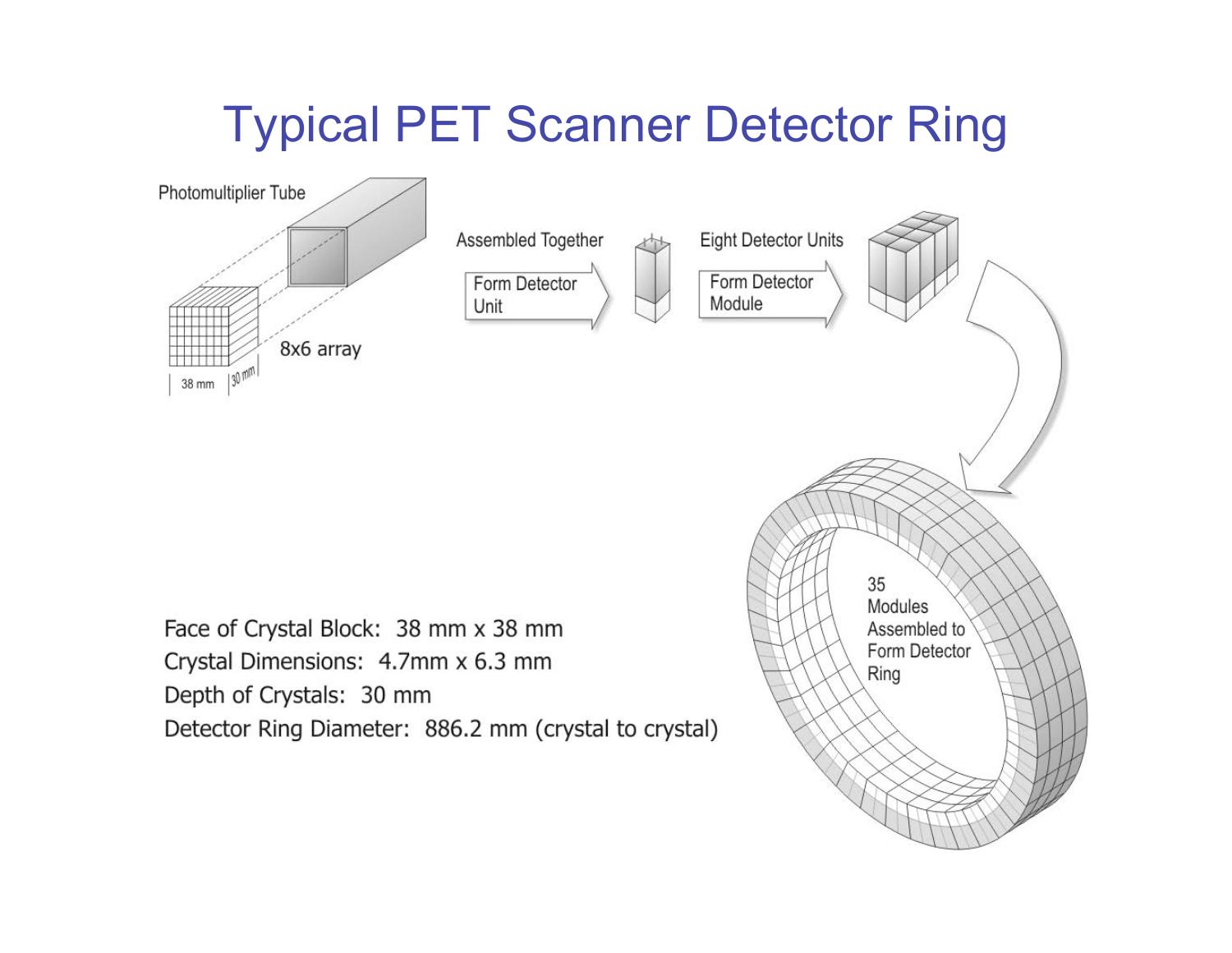# Anatomy: PET gantry

**Detector** + PMT assemblies

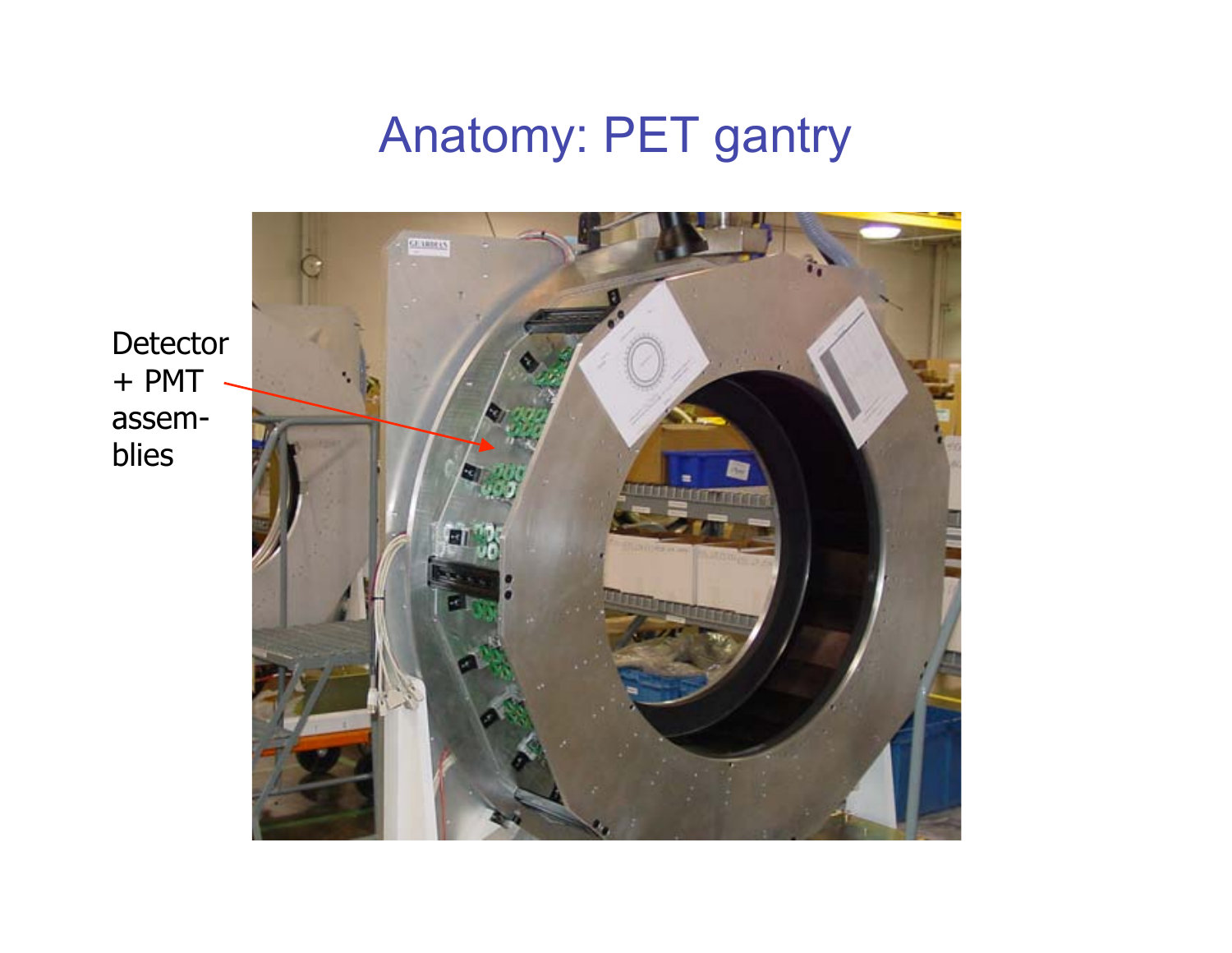### Typical PET Image

#### Elevated uptake of FDG (related to metabolism)



Lung cancer example: Very obvious!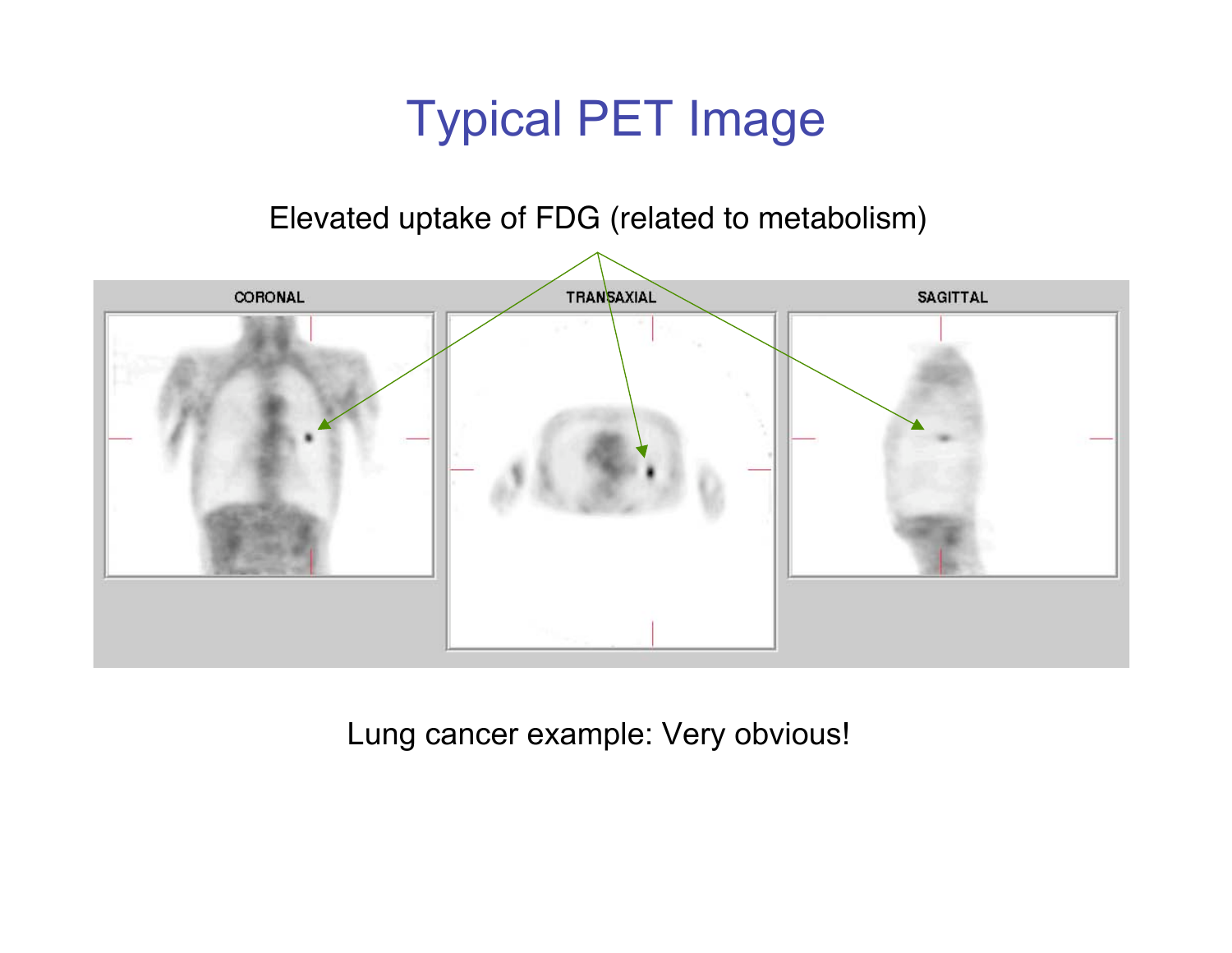# What is Attenuation?

The single most important physical effect in PET imaging:

- The number of detected photons is significantly reduced compared to the number of positron decays in a spatially-dependent manner
- For PET it is due to Compton scatter out of the detector ring
- For CT it is a combination of Compton scatter and photoelectric absorption



one 511 keV photon absorbed

scattered out of scanner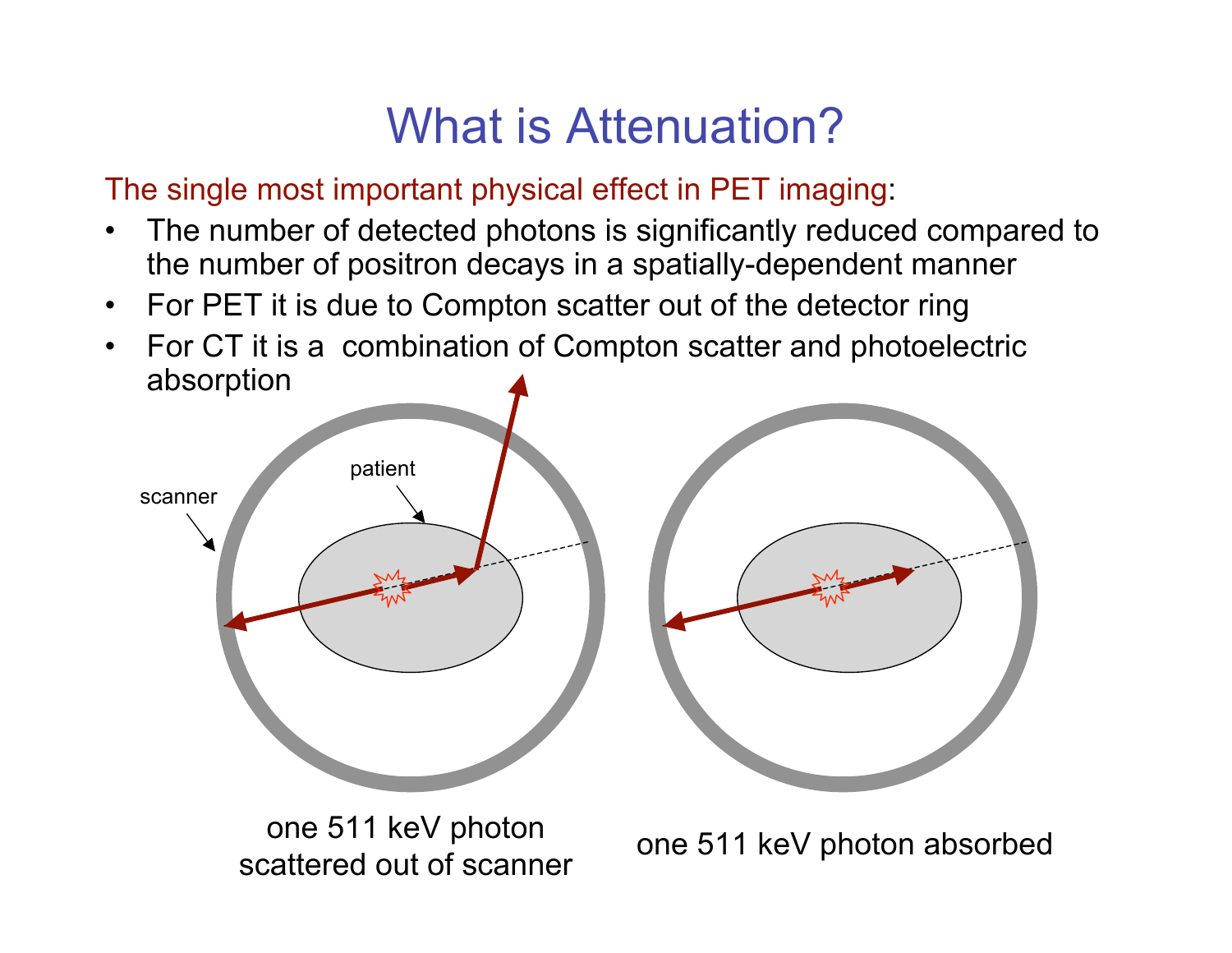#### Simulation of the Effects of *not* Performing Attenuation Correction of PET Emission Image

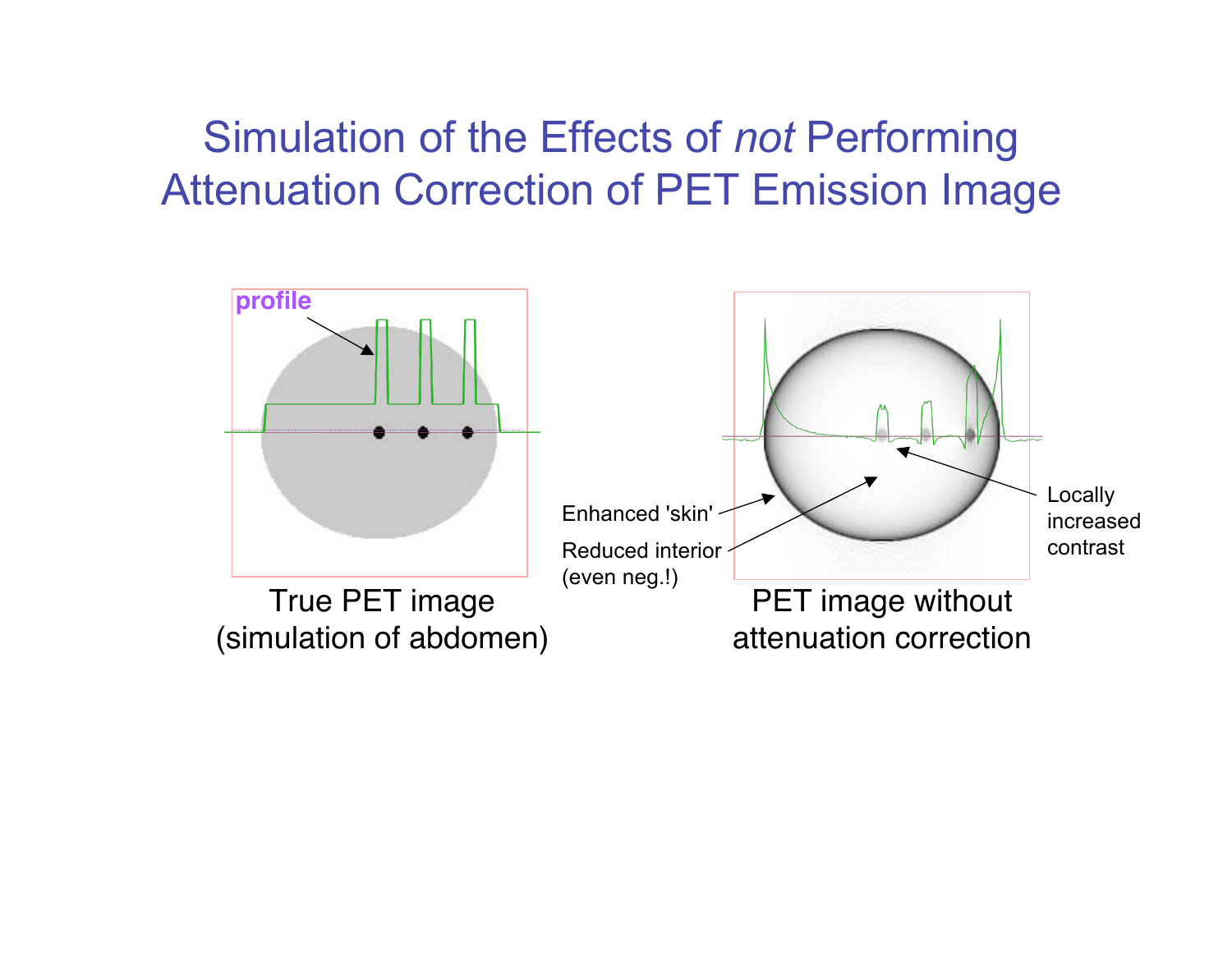#### Effects of Attenuation: Patient Study



PET: without attenuation correction

PET: with attenuation correction (accurate)



CT image (accurate)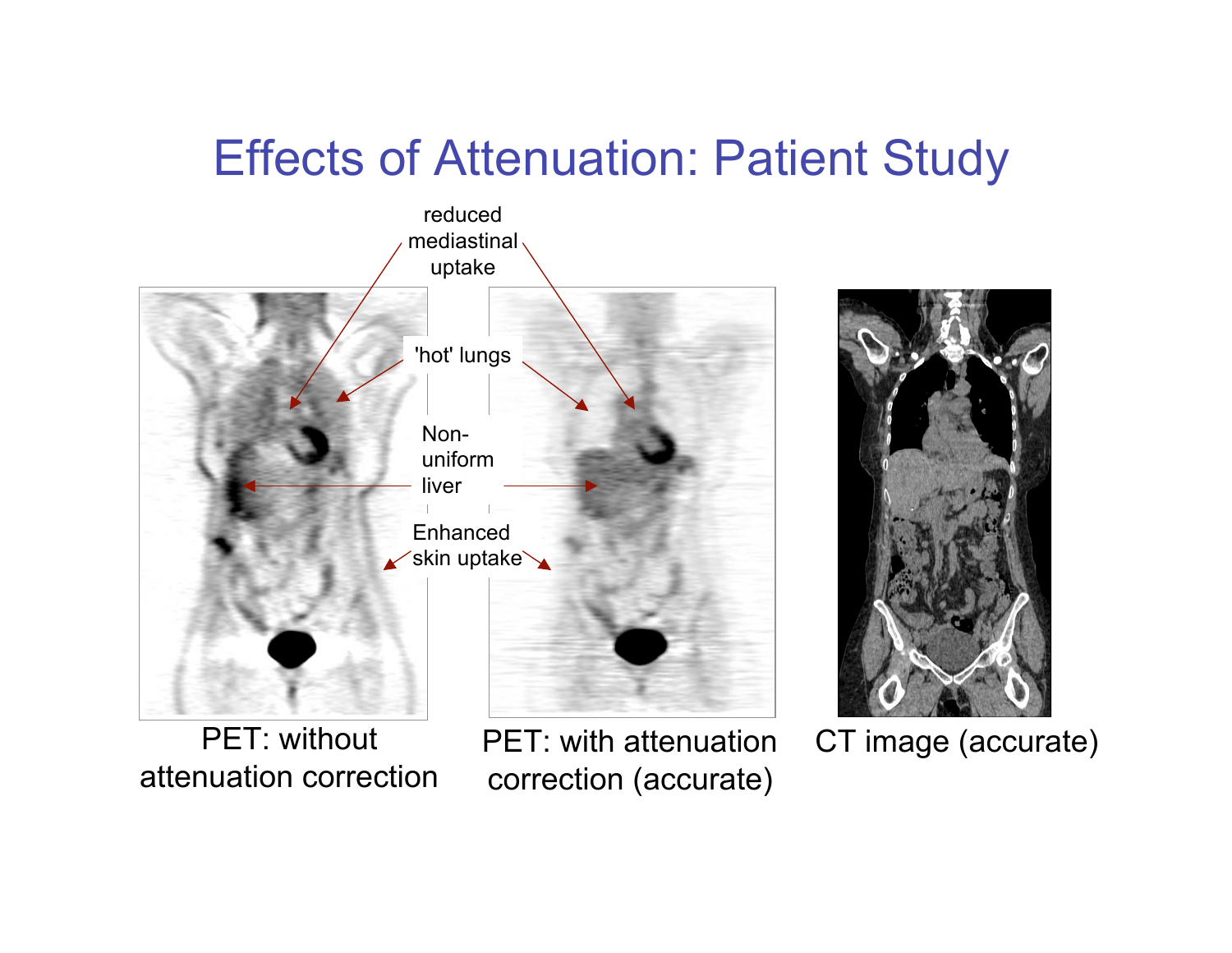#### Attenuation Correction

- Transmission scanning with an external photon source is used for attenuation correction of the emission scan
- The fraction absorbed in a transmission scan, along the same line of response (LOR) can be used to correct the emission scan data
- The transmission scan can also be used to form a 'transmission' or 'attenuation' image

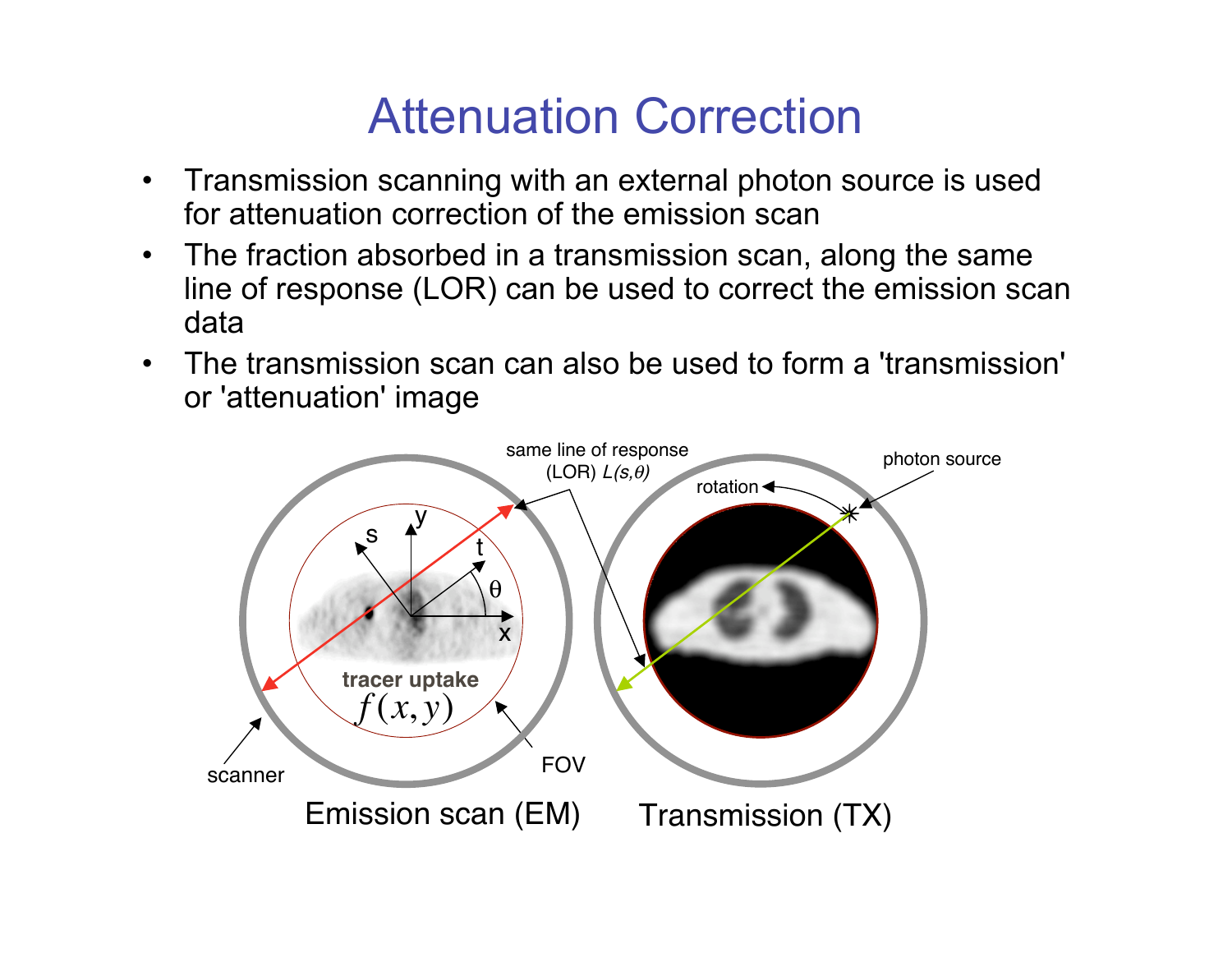# PET Transmission imaging (annihilation photon imaging)



- Using 3-point coincidences, we can reject TX scatter
- $\cdot$   $\mu(x, y)$  is measured at needed value of 511 keV
- near-side detectors, however, suffer from deadtime due to high countrates, so we have to limit the source strength (particularly in 3D)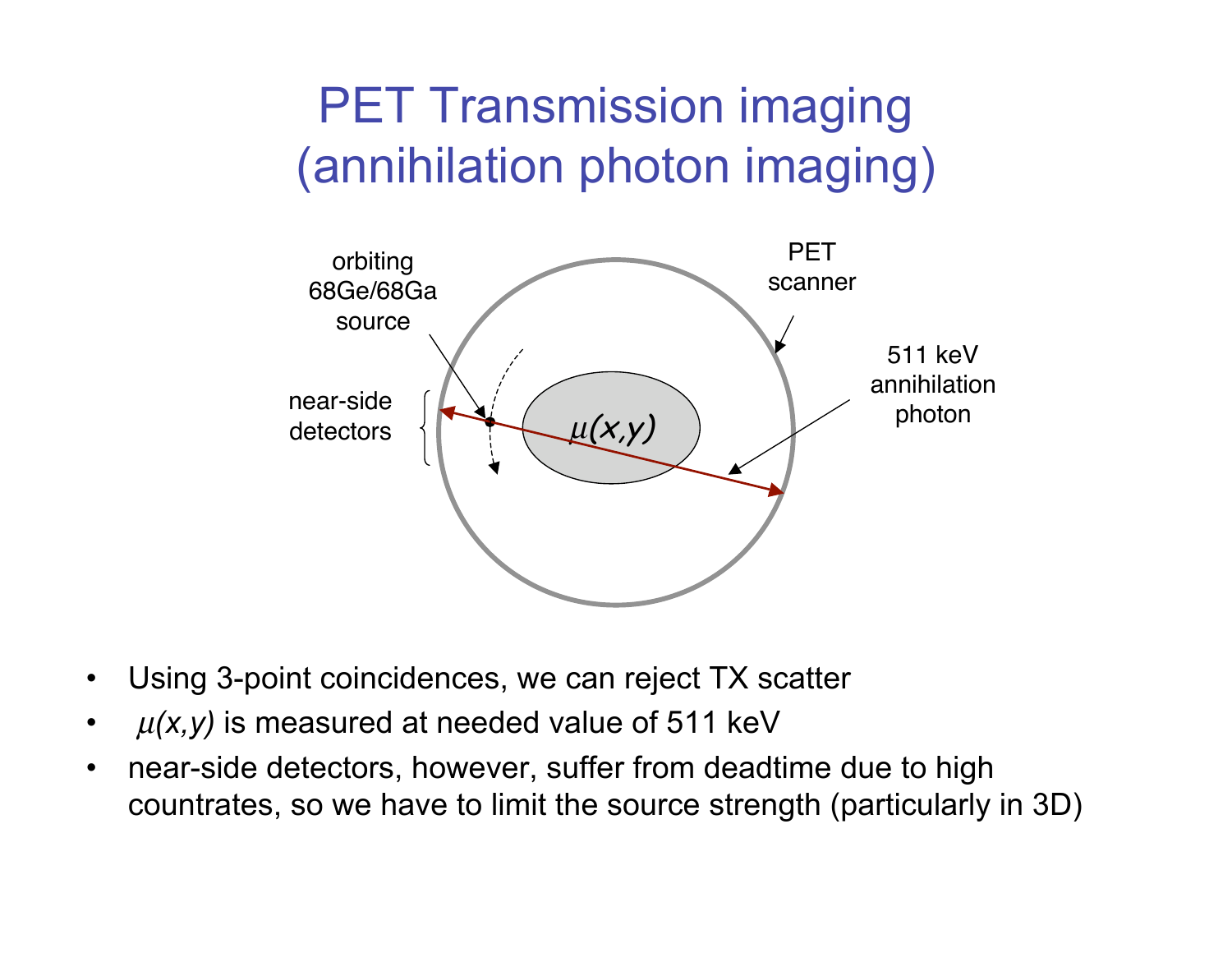#### And, if you have PET/CT scanner: X-ray TX



- Photon flux is very high, so very low noise
- Greatly improved contrast at lower photon energies.
- Scatter and beam-hardening can introduce bias.
- $\mu(x,y,E)$  is measured as an weighted average from ~30-120 keV, so  $\mu$ *(x,y,*511keV*)* must be calculated*,* potentially introducing bias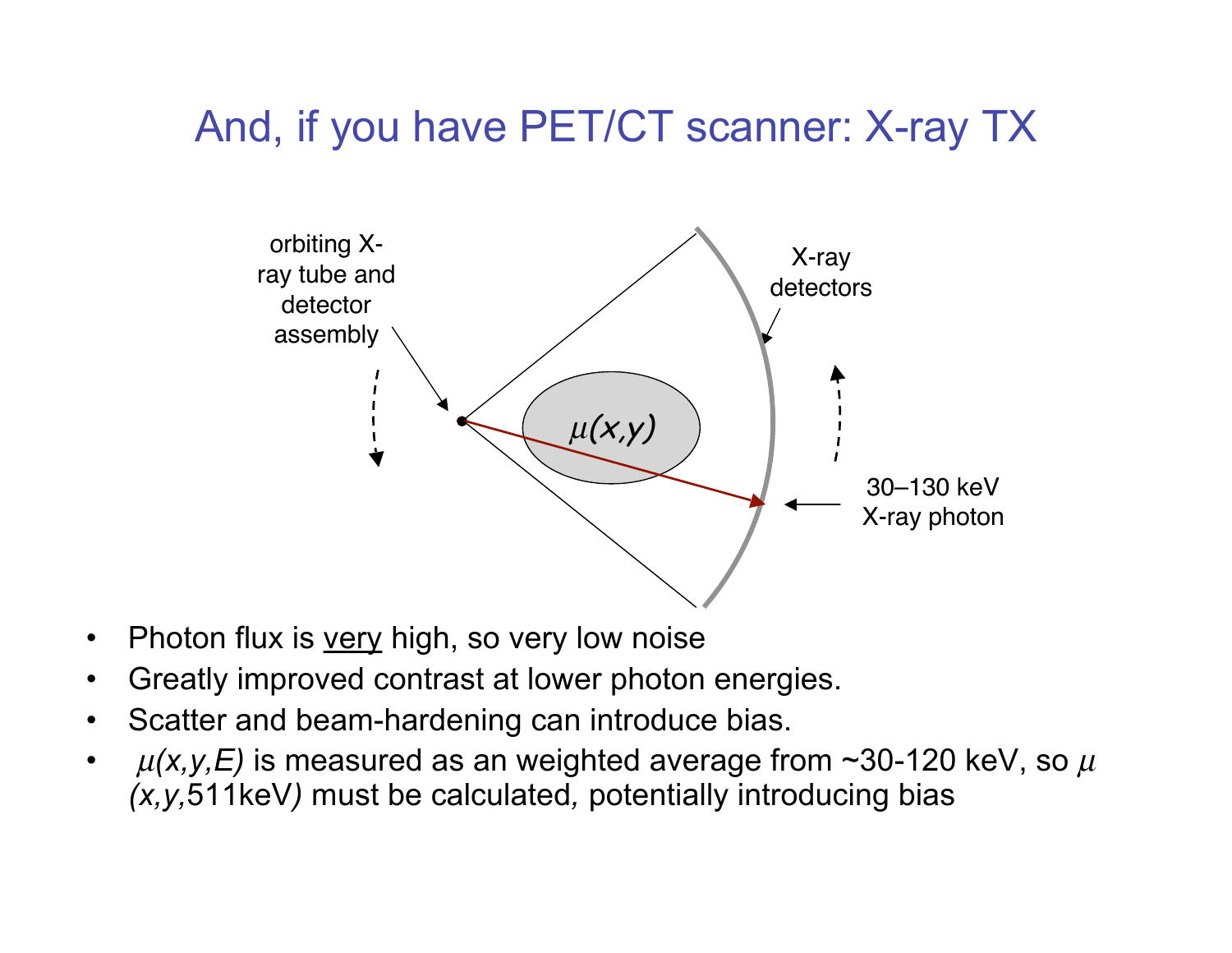#### X-ray and Annihilation Photon Transmission Imaging

Not a physical quantity

#### **X-ray** (~30-120 keV) **PET Transmission** (511 keV)

Linear attenuation coeffcient at 511 keV Fast Slow Low noise **Noisy** 





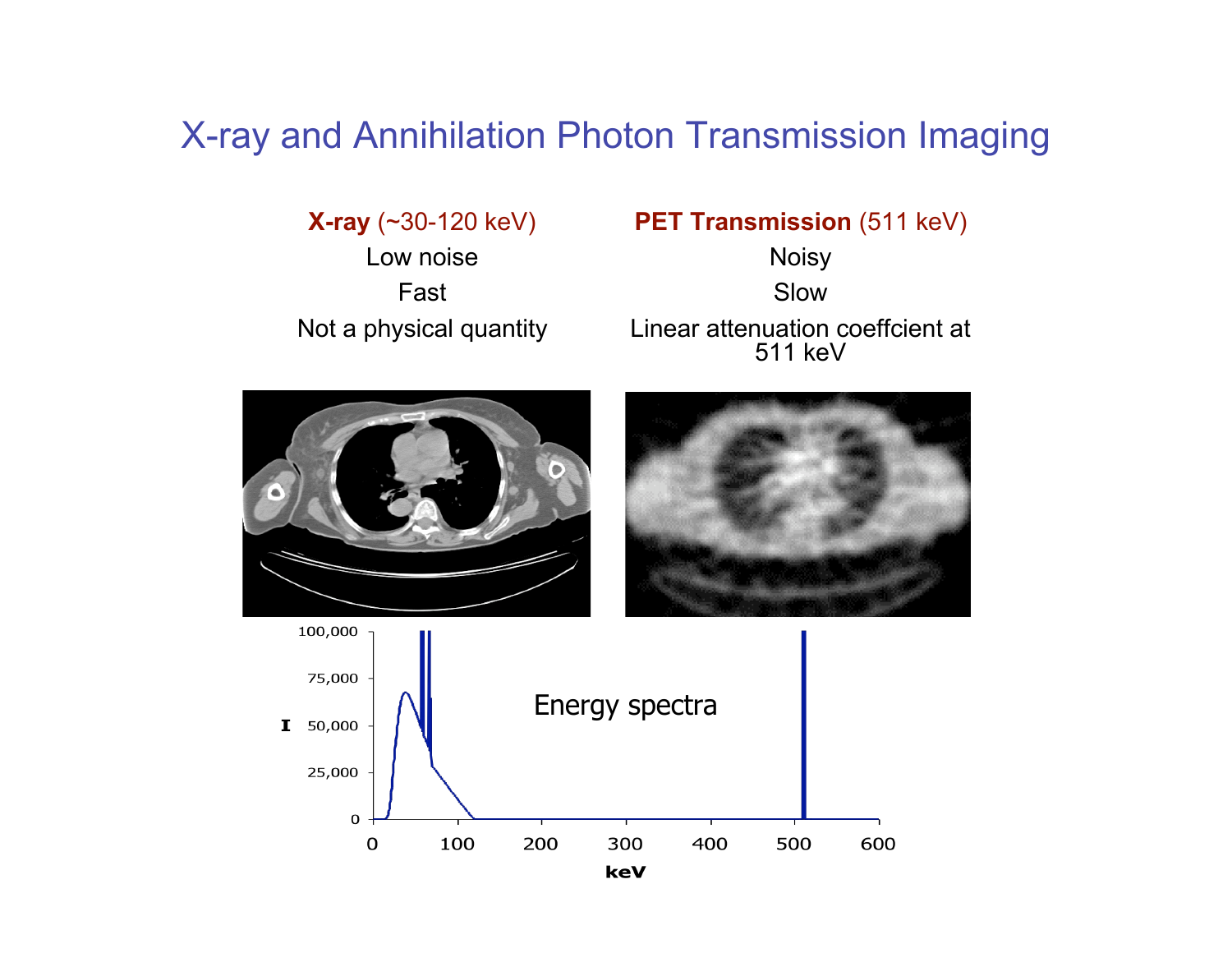#### Quantitative errors in measurement



Lost (attenuated) Scattered coincidence Random coincidence event event event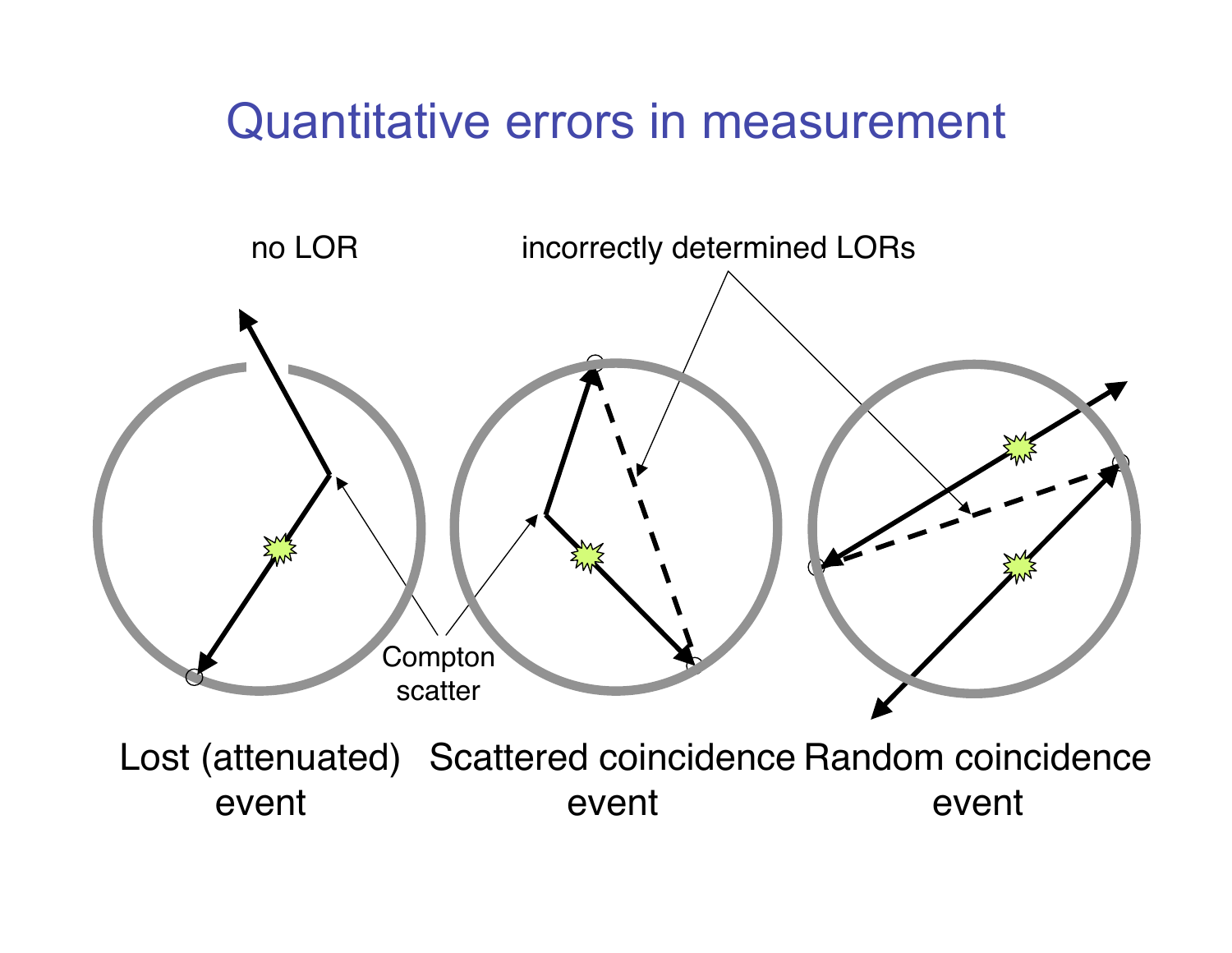## 3D versus 2D PET imaging





 $\checkmark$  fewer true, scattered, and random coincidences

#### 2D Emission Scan 3D Emission Scan

 $\checkmark$  more true, scattered, and random coincidences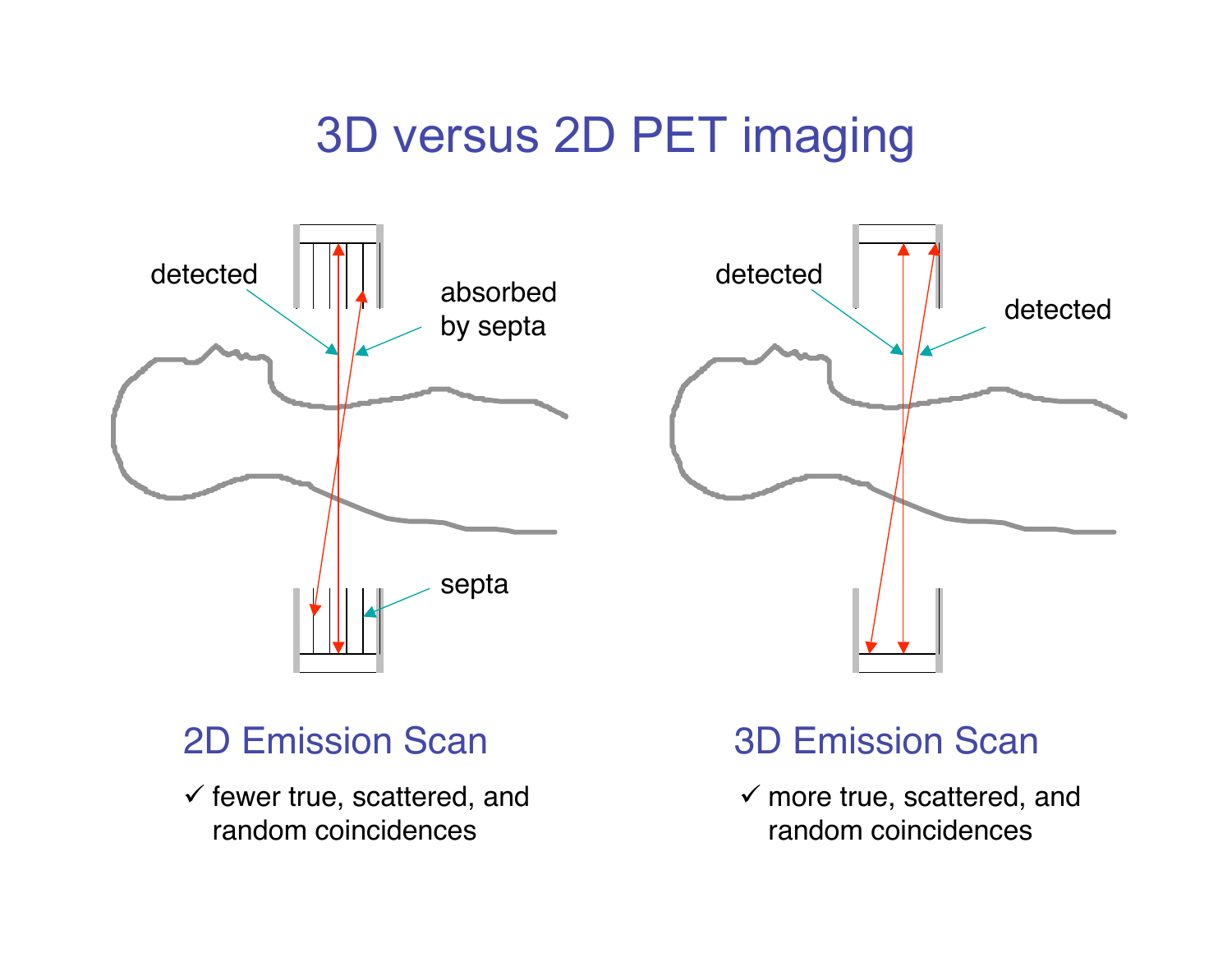# **Effect of random coincidence corrections in 2D and 3D**



2D Emission Scan 3D Emission Scan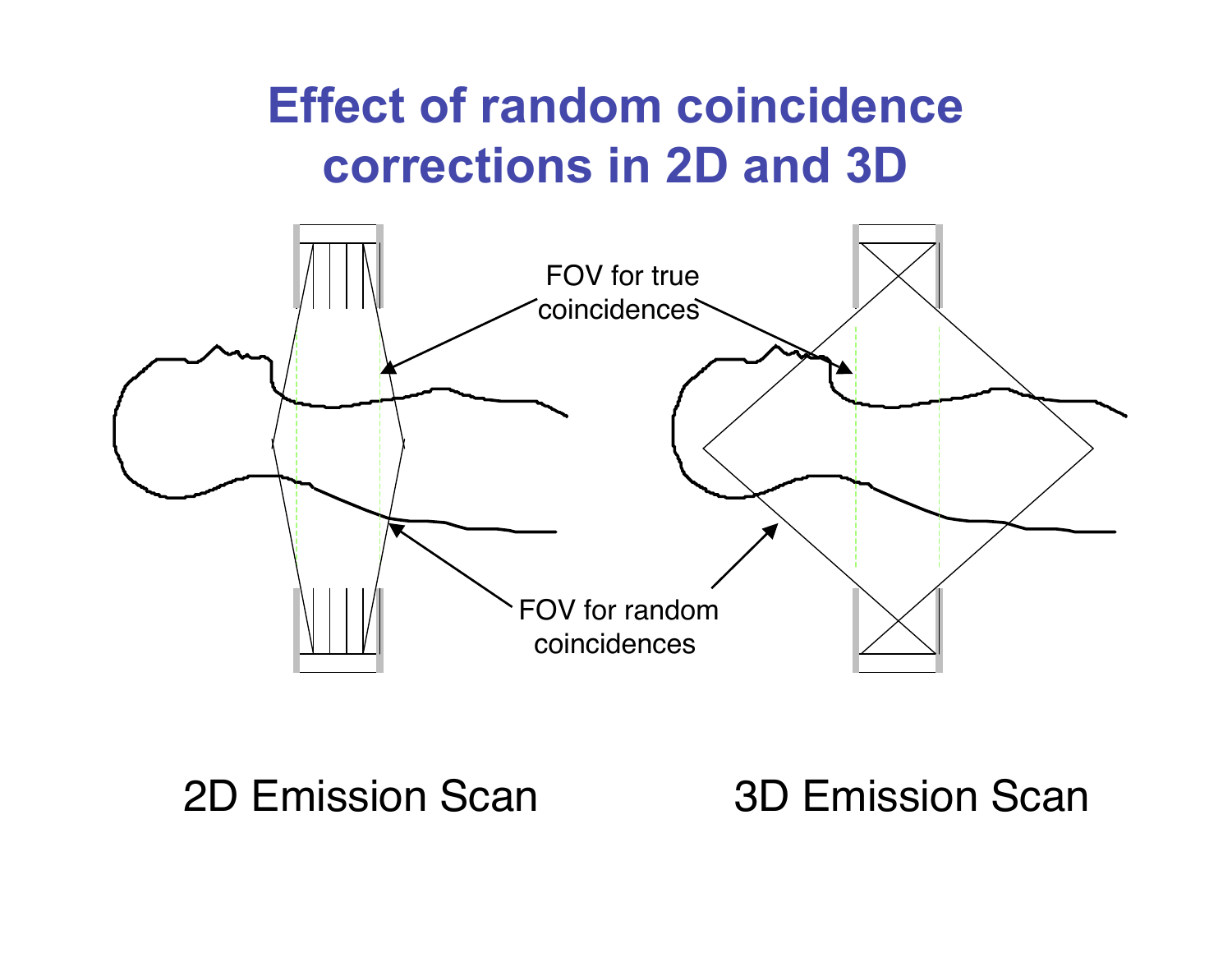#### Noise Equivalent Counts or NEC

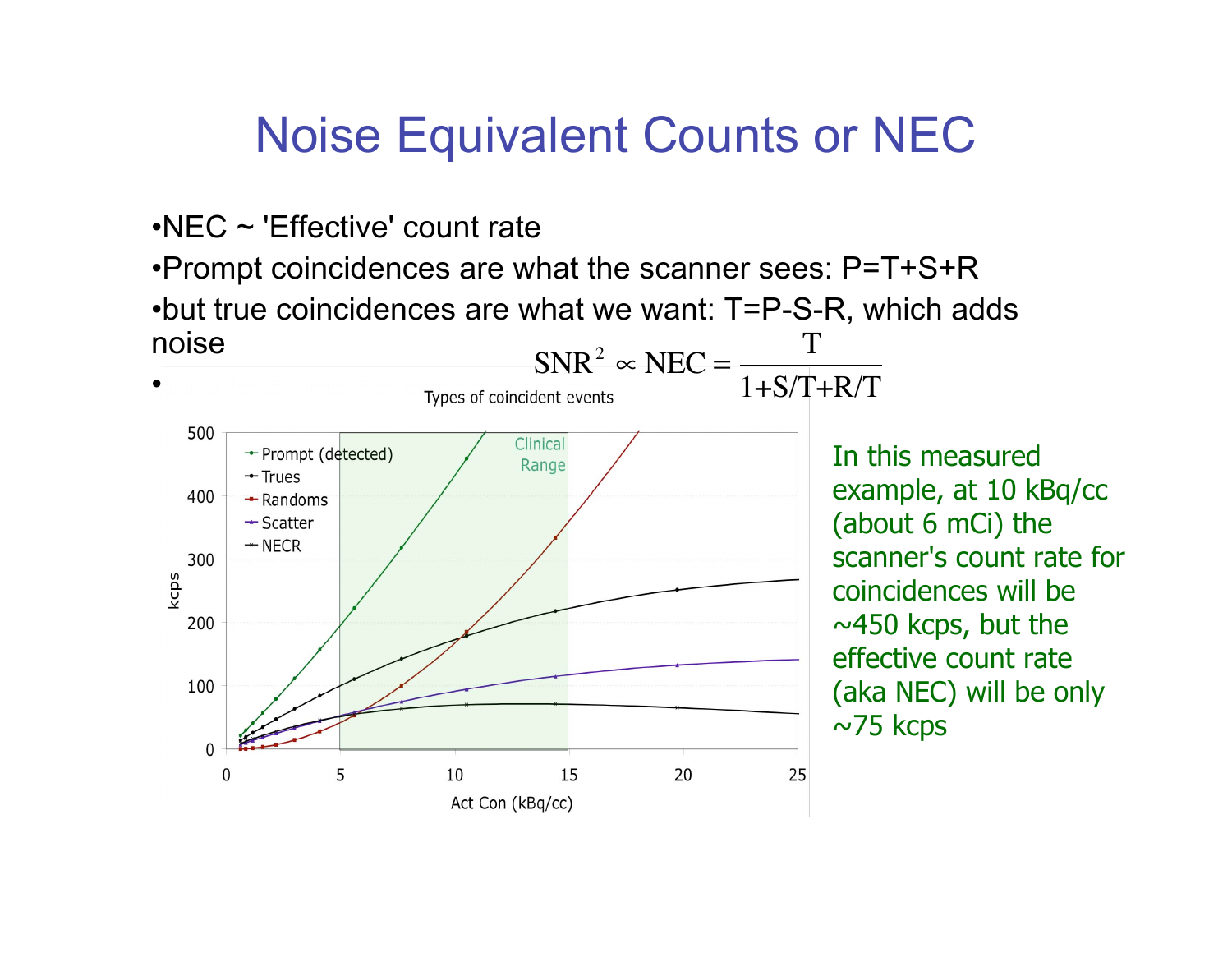#### NEC comparisons

- Major arguing point for some vendors
- Determined partly by detector type, detector and scanner geometry, acquisition mode, and front-end electronics
- Important, but not sole factor for image quality

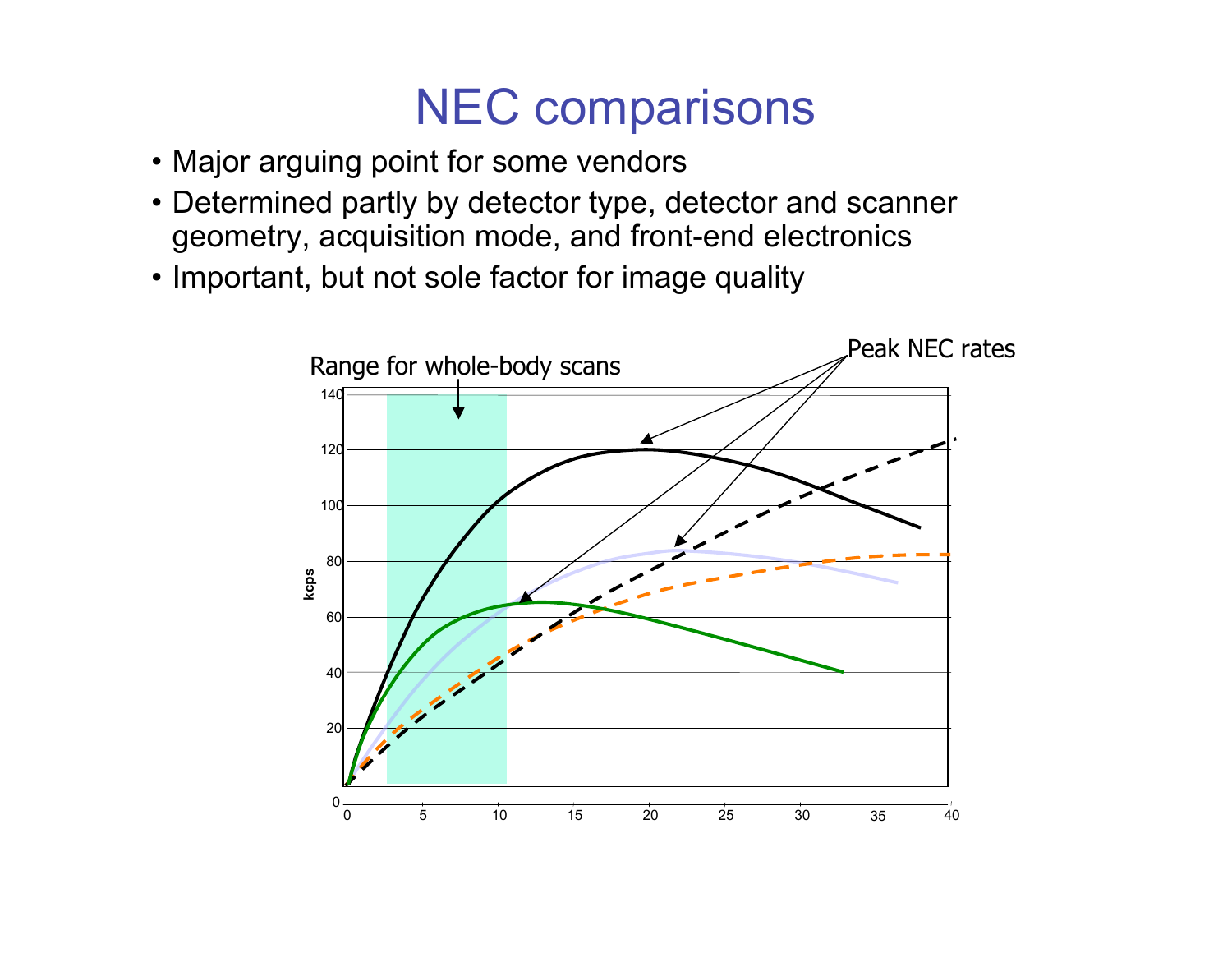### Partial Volume Effect

- Apparent SUV drops with volume
- Also effected by image smoothing



#### Fillable spheres Final Image

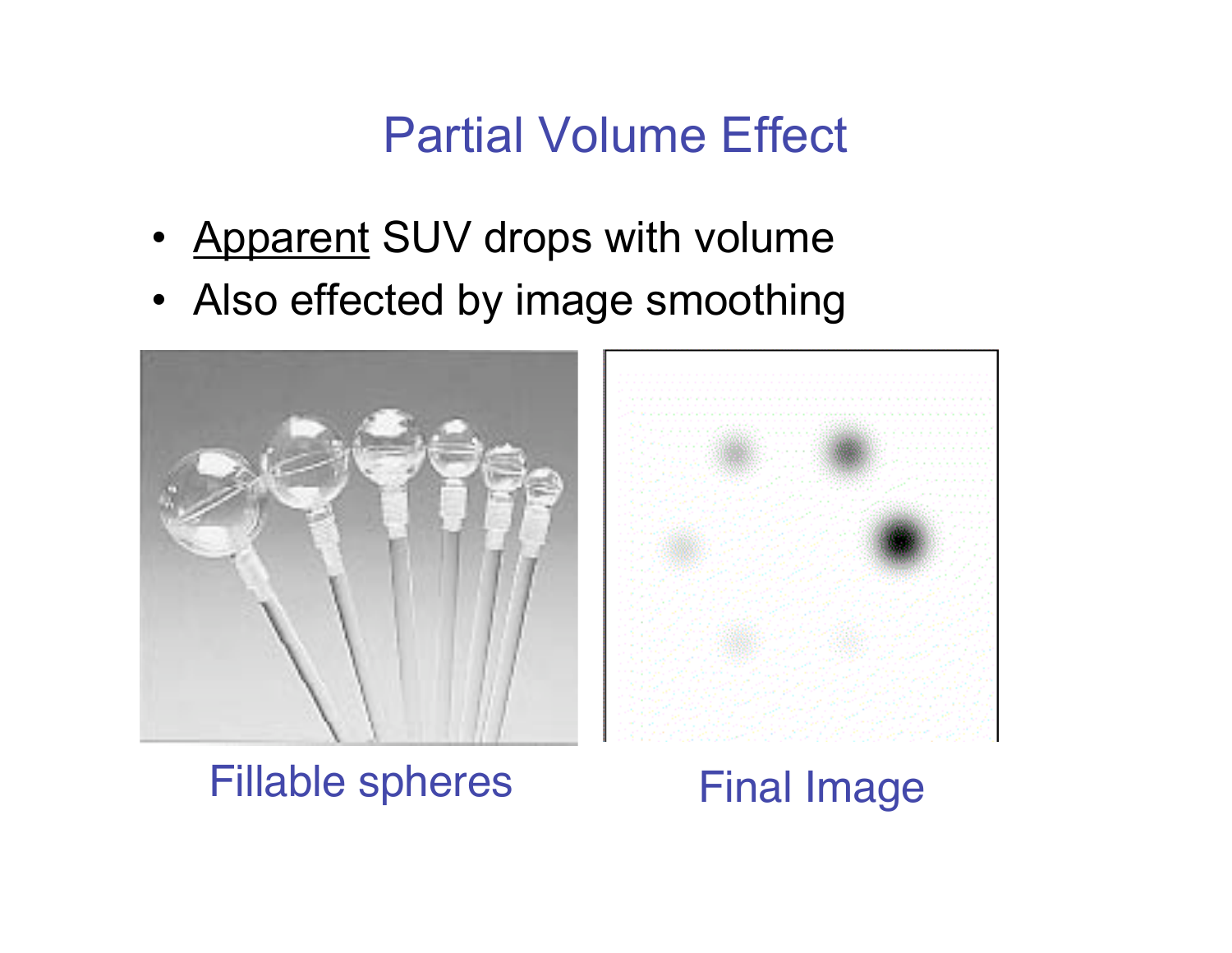#### PET Resolution Losses



true tracer uptake reconstructed values (scanner resolution + smoothing of noisy data)

- Simulation study with typical imaging protocols
- Limits quantitation in oncology imaging, important for following therapy if size changes

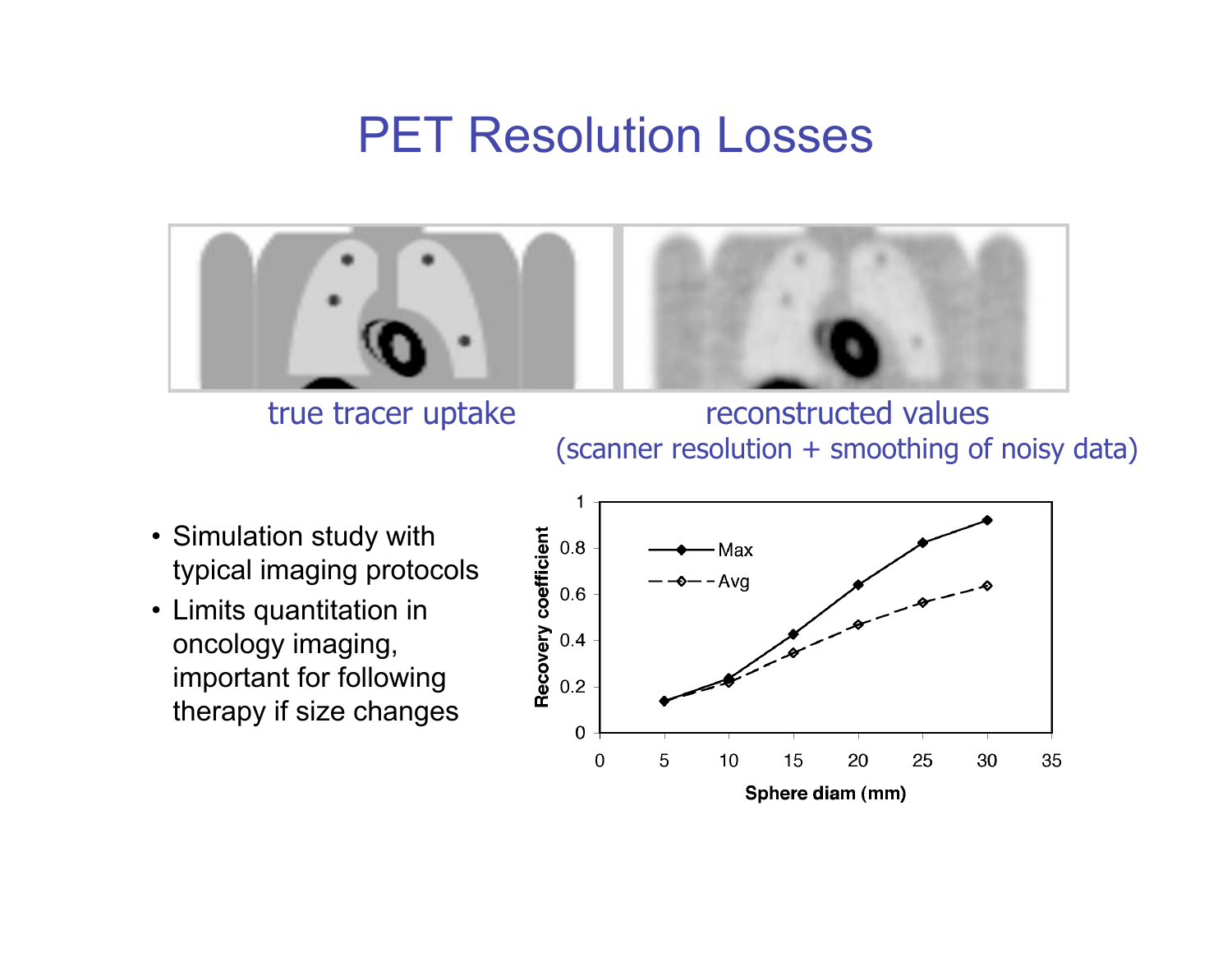# Time of Flight (TOF) PET/CT

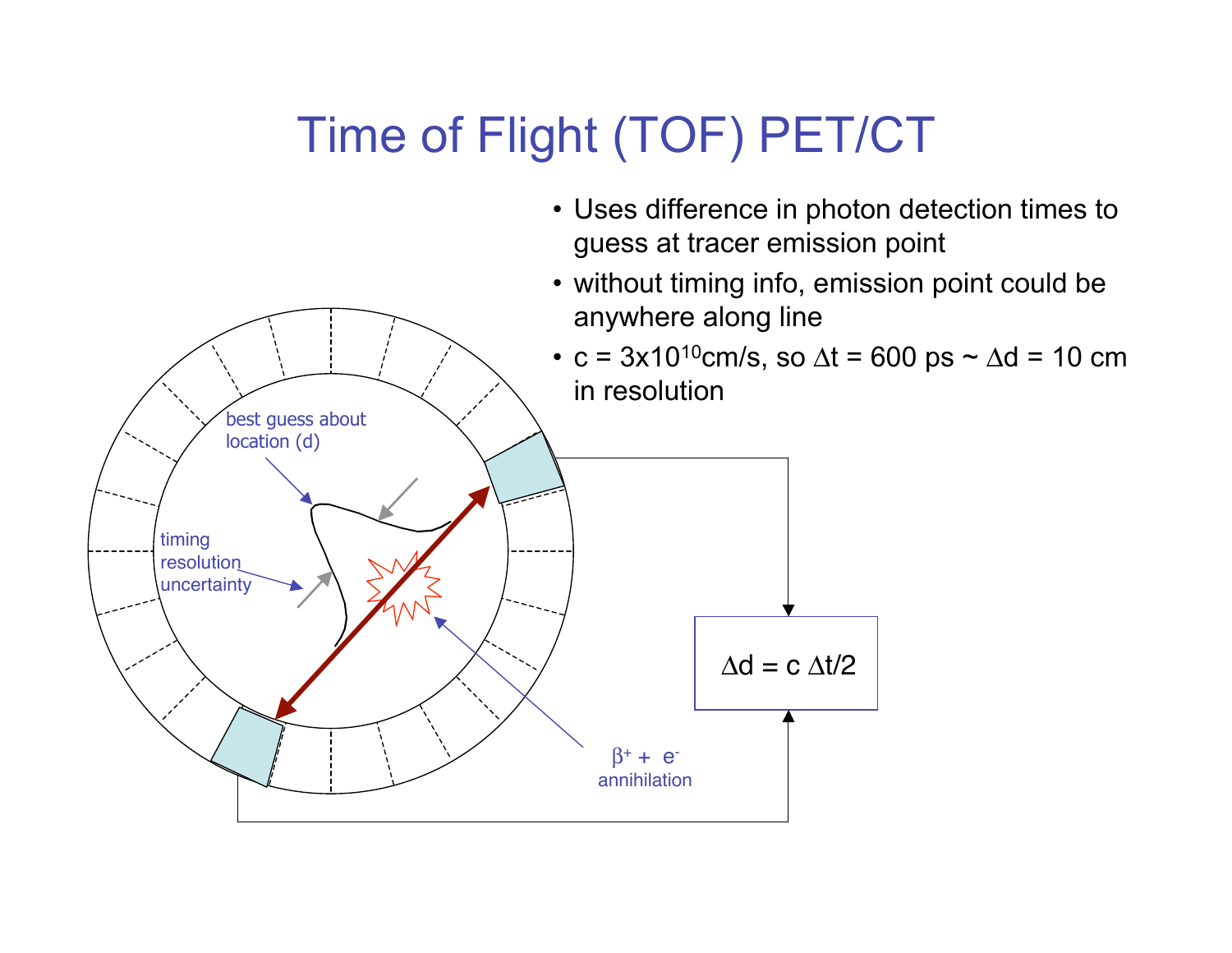#### **Philips Gemini TF**



PET scanner  $LYSO: 4 \times 4 \times 22$  mm<sup>3</sup> 28,338 crystals, 420 PMTs 70-cm bore, 18-cm axial FOV

CT scanner Brilliance 16-slice

Installation at U.Penn Nov '05 Validation and research patient imaging Nov '05 – Apr '06  $50$  patients Beta testing and upgrade to production release software May '06 – Jun '06  $\qquad$  40 patients (to date)